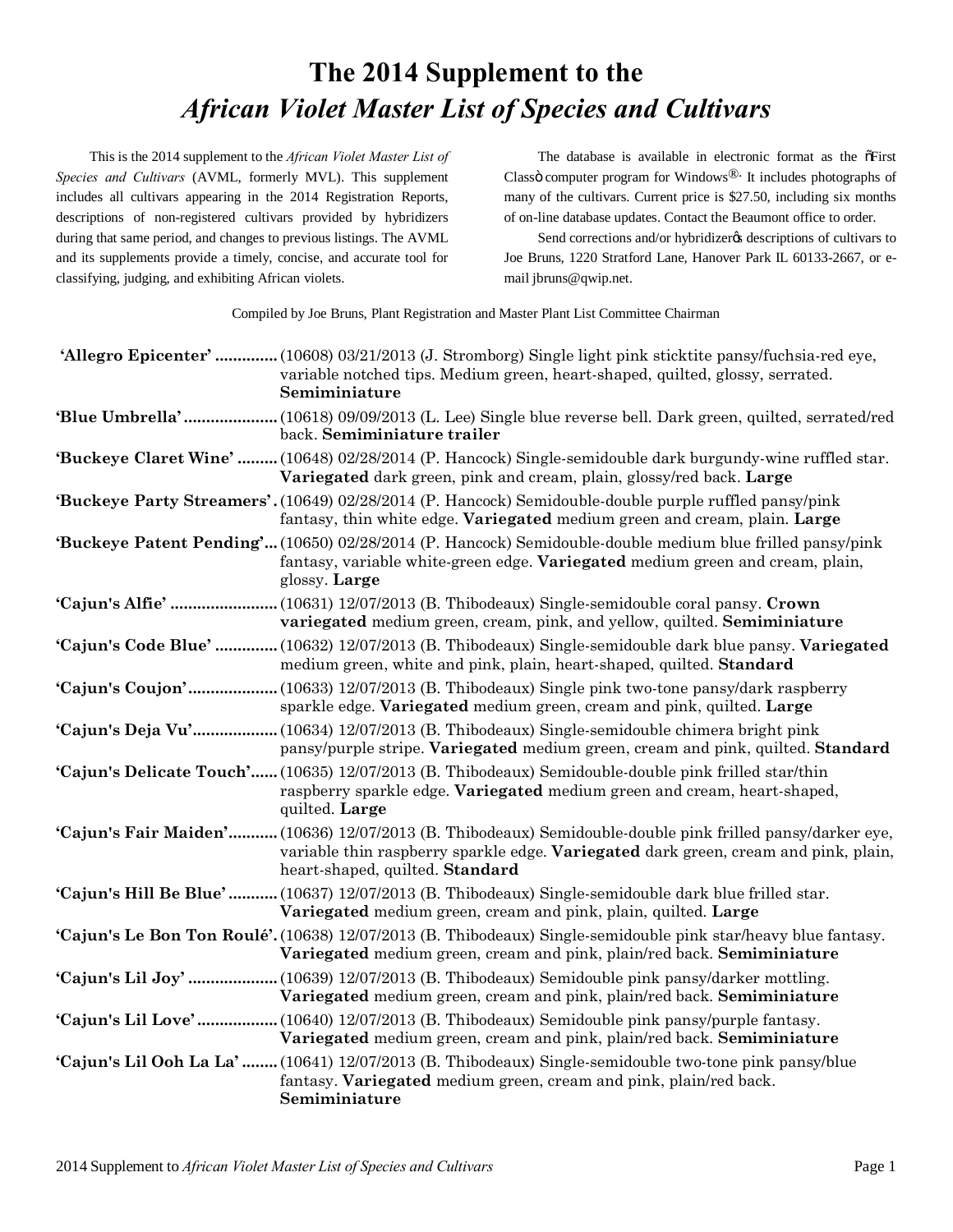| 'Cajun's Lil Sprinkles' (10642) 12/07/2013 (B. Thibodeaux) Semidouble pink two-tone star/purple fantasy.<br>Variegated medium green, cream and pink, plain/red back. Semiminiature                             |
|----------------------------------------------------------------------------------------------------------------------------------------------------------------------------------------------------------------|
| 'Cajun's Lil Tizzy'  (10643) 12/07/2013 (B. Thibodeaux) Single-semidouble pink pansy/purple fantasy.<br>Variegated medium green, cream and pink, plain, serrated/red back.<br>Semiminiature                    |
| 'Cajun's Pink Crepe Paper'. (10644) 12/07/2013 (B. Thibodeaux) Semidouble-double pink star/variable raspberry<br>mottling. Variegated dark green, cream and pink, plain, heart-shaped. Standard                |
| 'Cajun's Roses Anyone' (10645) 12/07/2013 (B. Thibodeaux) Double pink two-tone star. Variegated dark<br>green, cream and pink, heart-shaped. Standard                                                          |
| 'Cajun's Slow Dance'(10646) 12/07/2013 (B. Thibodeaux) Single-semidouble pink two-tone star/raspberry<br>sparkle edge. Variegated medium green and white. Standard                                             |
| 'Cajun's Storm Watch' (10647) 12/07/2013 (B. Thibodeaux) Double dark blue frilled star/pink and white<br>fantasy. Variegated dark green, cream and pink, heart-shaped, quilted, serrated/red<br>back. Standard |
| 'Circus Fascination' (10673) 03/19/2014 (Paul Sorano/Lyndon Lyon Greenhouses) Semidouble lavender-<br>plum star/pink fantasy, frilled raspberry edge Dark green, plain/red back.<br><b>Standard</b>            |
| chimera pink star/lavender-blue stripe, dark blue fantasy throughout. Variegated<br>medium green and white, pointed, quilted. Standard                                                                         |
| <b>Colourful Butterfly'</b> (10619) 09/09/2013 (L. Lee) Single chimera pink wasp/white stripe, yellow streaks.<br>Light green, wavy. Standard                                                                  |
| star/blue stripe. Dark green, quilted/red back. Standard                                                                                                                                                       |
| magenta pansy/white stripe, ruffled green edge. Variegated medium green and<br>white, ruffled. Standard                                                                                                        |
| 'Edge of Darkness' (10677) 03/19/2014 (Paul Sorano/Lyndon Lyon Greenhouses) Semidouble dark purple<br>star/frilled white edge. Variegated dark green and ivory, serrated/red back. Large                       |
| <b>Gecko's Vespa Sensation'</b> (10616) 07/15/2013 (T. Moreno) Double dark pink wasp. Dark green, ovate,<br>serrated/red back, variable bustle back. Standard                                                  |
| star/purple fantasy. Variegated medium green and beige, spooned, quilted.<br><b>Standard</b>                                                                                                                   |
| plain/bustle-back. Standard                                                                                                                                                                                    |
| <b>'Instant Attraction'</b> (10679) 03/19/2014 (Paul Sorano/Lyndon Lyon Greenhouses) Semidouble dark pink<br>pansy/blue fantasy, frilled white edge. Dark green, quilted/red back. Standard                    |
| tone star/frilled green edge. Dark green, wavy/red back. Standard                                                                                                                                              |
| Variegated medium green and white, quilted. Semiminiature                                                                                                                                                      |
| 'Jersey Fantasy Trail'(10669) 03/18/2014 (R. Kuzynski) Semidouble-double pink pansy/purple fantasy.<br>Medium green, pointed, quilted. Semiminiature trailer                                                   |
| variegated medium green and cream, quilted. Miniature                                                                                                                                                          |
| 'Jersey Starlight Trail'(10671) 03/18/2014 (R. Kuzynski) Semidouble white pansy/pink eye. Crown<br>variegated medium green and cream, quilted. Semiminiature trailer                                           |
| <b>Jersey Willow Rose Trail'</b> (10672) 03/18/2014 (R. Kuzynski) Semidouble white pansy/fuchsia eye. Crown<br>variegated medium green and cream, plain. Semiminiature trailer                                 |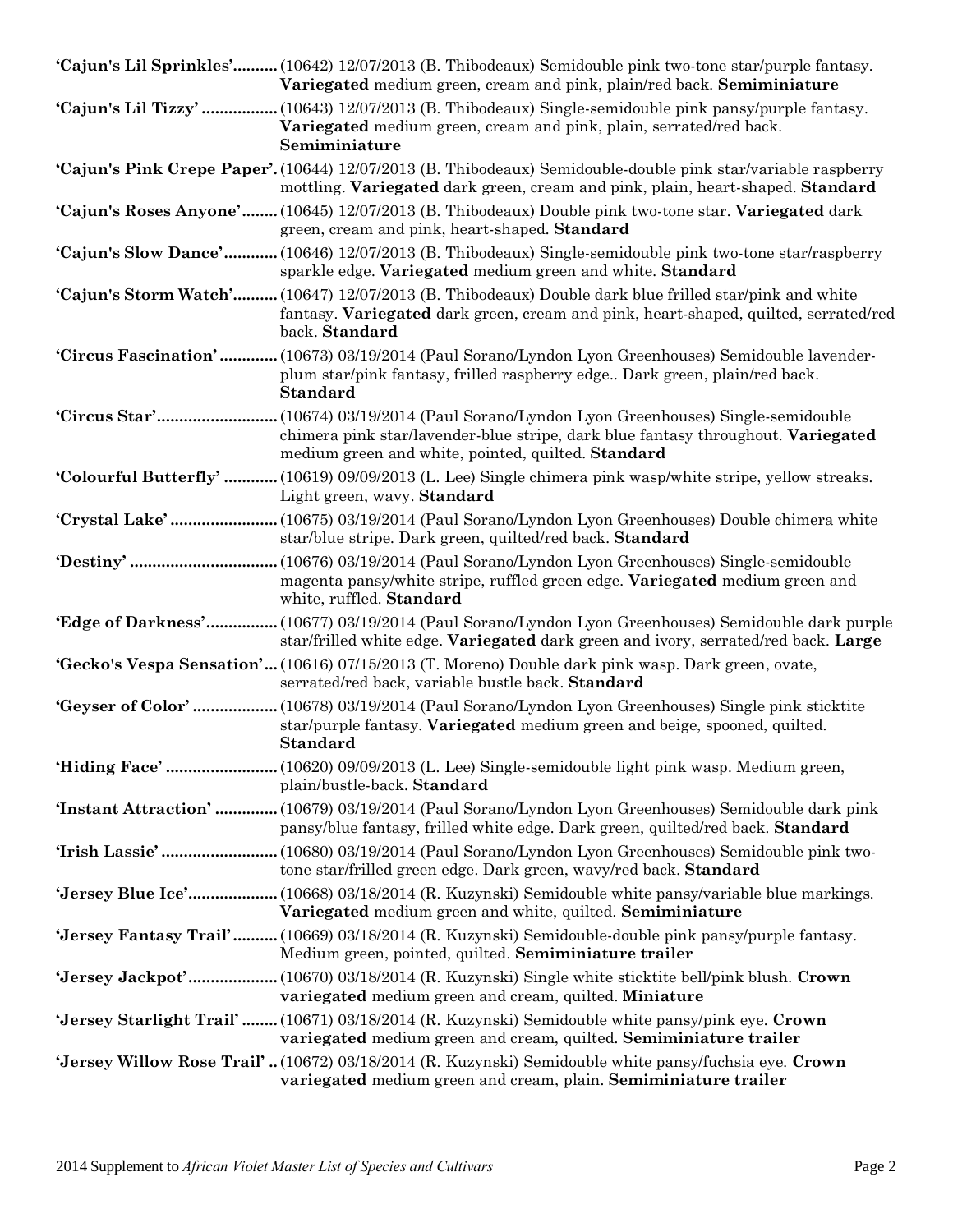| Khugs Lime Rickey'  (10625) 10/16/2013 (K. Darrow/B. Thibodeaux) Single pale green sticktite<br>pansy/darker shading on top petals, thin violet edge. Variegated light green and<br>ivory, ovate, glossy, scalloped. Standard  |
|--------------------------------------------------------------------------------------------------------------------------------------------------------------------------------------------------------------------------------|
| Ko's Ain't Misbehavin"  (10697) 06/16/2014 (S. Ko) Semidouble-double chimera pink ruffled pansy/lavender<br>stripe, raspberry sparkle edge. Dark green, plain, serrated/red back. Semiminiature                                |
| Ko's Alexipharmic'  (10698) 06/16/2014 (S. Ko) Single-semidouble chimera purple wasp/white stripe.<br>Medium green, heart-shaped, wavy, serrated. Standard                                                                     |
| Ko's April in the Caribbean'(10699) 06/16/2014 (S. Ko) Semidouble chimera white frilled pansy/lavender<br>stripe, green edge. Medium green, quilted. Semiminiature                                                             |
| green edge. Variegated medium green and cream, wavy. Standard                                                                                                                                                                  |
| Ko's Enchanted Kisses' (10701) 06/16/2014 (S. Ko) Semidouble-double chimera pink pansy/raspberry<br>mottling, white stripe, ruffled green edge. Medium green, quilted, ruffled. Standard                                       |
| 'Ko's Indelible Portraits' (10702) 06/16/2014 (S. Ko) Semidouble chimera lavender ruffled star/white stripe,<br>variable lavender rays. Variegated medium green, white and cream, plain, glossy.<br><b>Standard</b>            |
| <b>Ko's Lil Acclamation'</b> (10703) 06/16/2014 (S. Ko) Double chimera fuchsia mottled pansy/white stripe.<br>Medium green, plain. Semiminiature                                                                               |
| <b>Ko's Lil Applause'</b> (10704) 06/16/2014 (S. Ko) Double chimera white pansy/fuchsia mottled stripe.<br>Medium green, plain. Semiminiature                                                                                  |
| Ko's Lil Firefly'  (10705) 06/16/2014 (S. Ko) Double purple ruffled pansy/white band, green edge.<br>Medium green, plain, serrated. Semiminiature                                                                              |
| <b>Ko's Lil Secret Garden'</b> (10706) 06/16/2014 (S. Ko) Semidouble chimera purple ruffled pansy/white stripe,<br>green edge on top petals. Medium green, heart-shaped. Miniature                                             |
| <b>Ko's Petite Coquette'</b> (10707) 06/16/2014 (S. Ko) Double pink ruffled pansy/purple fantasy, white band,<br>green edge. Medium green, plain, serrated. Semiminiature                                                      |
| Ko's Raspberry Smoothie'(10708) 06/16/2014 (S. Ko) Single chimera pink ruffled pansy/purple-fantasied blue<br>stripe. Medium green, plain. Standard                                                                            |
| 'Ko's SKbugs' Friendship' (10709) 06/16/2014 (S. Ko) Double chimera white-yellow ruffled star/pink stripe.<br>Dark green, quilted, serrated. Standard                                                                          |
| Ko's Toronto Friendship' (10710) 06/16/2014 (S. Ko) Semidouble chimera purple ruffled star/white-yellow<br>stripe. Dark green, quilted, ruffled, serrated. Standard                                                            |
| 'LC's Raspberry Shout' (10624) 10/01/2013 (L. Canning) Single chimera white sticktite pansy/dark raspberry<br>stripe, darker eye. Medium green, quilted, scalloped. Standard                                                   |
| 'LE-Prekrasnaia Kreolka'  (10271) 02/01/2010 (E. Lebetskaia) Semidouble dark blue wavy large pansy/wide<br>white edge. Medium green, plain, ovate, longifolia. <b>Standard</b> (Russ/Ukr)                                      |
| pansy/thin white edge. Dark green, quilted. Semiminiature                                                                                                                                                                      |
| Lucky Ferris Wheel'(10621) 09/09/2013 (L. Lee) Single-semidouble chimera pink star/white stripe, yellow<br>blush. Medium green, heart-shaped, quilted, serrated. Semiminiature                                                 |
| Mac's Freckle-faced Redhead'(10501) 02/02/2012 (G. McDonald) Single-semidouble coral-red two-tone<br>pansy. Mosaic variegated dark green and white. Semiminiature                                                              |
| <b>'Mac's Misty Meadow'</b> (10153) 11/06/2009 (G. McDonald) Single white sticktite pansy/variable purple tinge;<br>green edge. Medium green, plain. Semiminiature                                                             |
| 'Mac's Virtually Velvet' (8754) 08/31/1998 (G. McDonald) Semidouble coral red/blue overlay. Variegated<br>green, pink and white, ovate, serrated. Small standard (DAVS 1492)                                                   |
| 'Maddy's Magical Smile' (10597) 03/08/2013 (P. Sorano/Lyndon Lyon Greenhouses) Double light pink ruffled<br>large star/wide white edge. Dark green, quilted, serrated/red back. Large                                          |
| 'Mag's Lovely Rainbow' (10627) 10/25/2013 (M. Farrand) Single chimera light pink sticktite ruffled star/light<br>lavender stripe, dark lavender fantasy, fuchsia edge. Dark green, heart-shaped,<br>quilted/red back. Standard |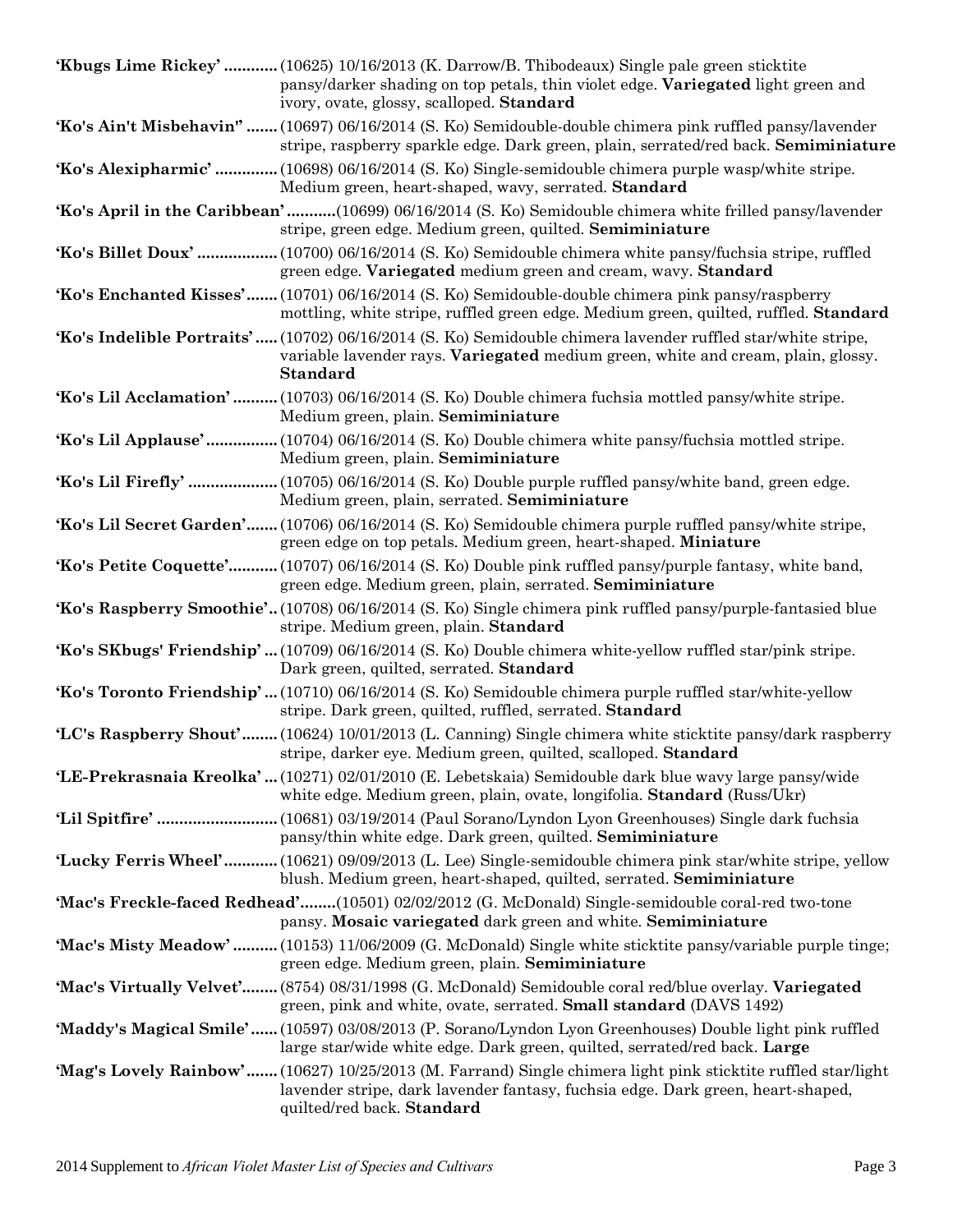| 'Moonsong's Lady Fair' (10626) 10/24/2013 (R. Marsh) Single-semidouble white star/pink patches.<br>Variegated medium green and white, heart-shaped, quilted. Semiminiature                                                                          |
|-----------------------------------------------------------------------------------------------------------------------------------------------------------------------------------------------------------------------------------------------------|
| green edge. Variegated medium green and white, glossy, ruffled. Standard                                                                                                                                                                            |
| 'My Sister BFF'  (10628) 10/25/2013 (P. Addison) Single chimera white stickitite pansy/blue stripe.<br>Medium green, heart-shaped, quilted, serrated. Semiminiature                                                                                 |
| <b>Ness' Crinkle Blue'</b> (8136) 01/19/1995 (D. Ness) Double dark blue star/variable thin white edge. Dark<br>green, quilted, serrated/red back. Semiminiature                                                                                     |
| star/frilled white edge. Medium green, plain, quilted. Standard                                                                                                                                                                                     |
| 'Optimara AnnaBelle'  (10651) 02/28/2014 (R. Holtkamp) Single light blue sticktite bell. Dark green,<br>pointed/red back. Standard                                                                                                                  |
| <b>Optimara EverBeautiful'</b> (10652) 02/28/2014 (R. Holtkamp) Single-semidouble two-tone lavender frilled<br>pansy/white edge. Dark green, plain, glossy, wavy, hairy, scalloped/red back. Large<br>(DAVS 1671)                                   |
| <b>Optimara EverGlory'</b> (10653) 02/28/2014 (R. Holtkamp) Single pink two-tone sticktite frilled pansy/green-<br>white edge. Medium green, plain, glossy, wavy, scalloped. Large (DAVS 1672)                                                      |
| 'Optimara EverGrace' (9123) 05/29/2002 (R. Holtkamp) Single white sticktite frilled pansy/medium blue<br>eye, band, variable light green edge. Medium green, heart-shaped, glossy, hairy,<br>wavy, scalloped. Large (DAVS 1703)                     |
| <b>Optimara EverHarmony'</b> (9124) 05/29/2002 (R. Holtkamp) Single-semidouble white to pale pink frilled<br>pansy/variable darker eye, band; light green edge. Medium green, plain, glossy,<br>hairy, wavy, scalloped./red back. Large (DAVS 1674) |
| <b>Optimara EverJoy'</b> (10654) 02/28/2014 (R. Holtkamp) Single-semidouble purple-burgundy frilled<br>pansy/variable green edge. Medium green, hairy, ruffled, wavy. Large (DAVS 1675)                                                             |
| 'Optimara EverPrecious' (10655) 02/28/2014 (R. Holtkamp) Single-semidouble white frilled pansy/thin purple<br>band, variable green edge. Medium green, glossy, ruffled, wavy. Large (DAVS 1678)                                                     |
| <b>Optimara EverRejoice'</b> (10656) 02/28/2014 (R. Holtkamp) Single-semidouble salmon-pink frilled<br>pansy/variable green edge. Medium green, ruffled, glossy/red back. Large (DAVS<br>1679)                                                      |
| 'Optimara EverSpecial' (10657) 02/28/2014 (R. Holtkamp) Semidouble dark blue frilled pansy/variable green<br>edge. Dark green, glossy, wavy, ruffled/red back. Large (DAVS 1680)                                                                    |
| <b>Optimara EverYoung'</b> (10658) 02/28/2014 (R. Holtkamp) Single pink two-tone sticktite frilled pansy.<br>Medium green, glossy, ruffled. Large (DAVS 1681)                                                                                       |
| 'Optimara IsaBelle'  (10659) 02/28/2014 (R. Holtkamp) Single light pink sticktite bell. Dark green,<br>pointed/red back. Standard                                                                                                                   |
| <b>Optimara myCharm'</b> (10660) 02/28/2014 (M. Holtkamp) Single white sticktite pansy/pink-red eye. Medium<br>green, plain. Standard                                                                                                               |
| <b>Optimara myDelight'</b> (10661) 02/28/2014 (M. Holtkamp) Semidouble-double pink ruffled/thin white edge.<br>Dark green, ovate, hairy/red back. Standard                                                                                          |
| <b>Optimara myDesire'</b> (10662) 02/28/2014 (M. Holtkamp) Single white sticktite pansy/rose-pink eye.<br>Medium green, heart-shaped, quilted, hairy/red back. Standard                                                                             |
| <b>Optimara myDream'</b> (10663) 02/28/2014 (M. Holtkamp) Single white sticktite large star/purple eye.<br>Medium green, plain, hairy/red back. Standard                                                                                            |
| <b>Optimara myJoy'</b> (10664) 02/28/2014 (M. Holtkamp) Single white sticktite panys/blue-purple eye.<br>Medium green, heart-shaped, pointed, pebbled. Standard                                                                                     |
| <b>Optimara myLove'</b> (10665) 02/28/2014 (M. Holtkamp) Single white sticktite large star/red-magenta eye.<br>Medium green, plain, heart-shaped, hairy, serrated. Standard                                                                         |
| <b>Optimara myPassion'</b> (10666) 02/28/2014 (M. Holtkamp) Single white sticktite star/pink eye. Dark green,<br>heart-shaped, quilted, hairy, serrated/red back. Standard                                                                          |
| <b>Optimara myTemptation'</b> (10667) 02/28/2014 (M. Holtkamp) Single white sticktite pansy/large pink eye.<br>Medium green, heart-shaped, pointed, serrated. Standard                                                                              |